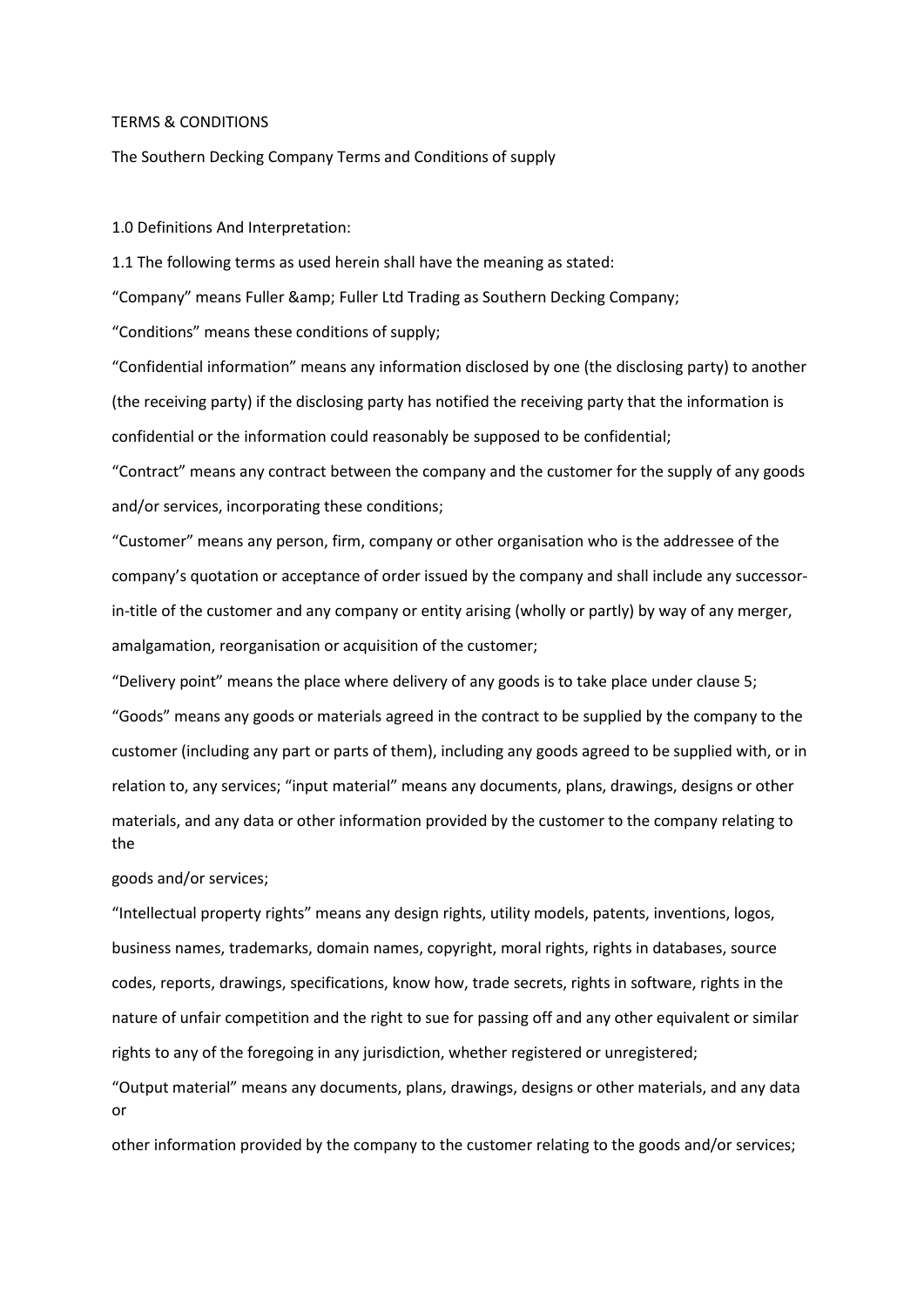"Services" means any services agreed in the contract to be performed by the company for the customer (including any part or parts of them) including any installation works to be undertaken in relation to any goods; "site" means the premises at which the delivery of any goods and/or the performance of any services shall take place, including the customer's place of business;

"Supplies" means the goods and/or the services, depending on the context.

"Working hours" means between 09.00 and 17.00 on Monday to Friday inclusive, excluding any public or bank holidays.

1.2 A reference to a clause is to a clause of these conditions. clause headings shall not affect the interpretation of these conditions.

1.3 Any reference to "parties" means the parties to the contract and "party" shall be construed accordingly.

1.4 A reference to a particular law is a reference to it as it is in force for the time being taking account

of any amendment, extension, application or re-enactment and includes any subordinate legislation for the time being in force made under it.

1.5 Any phrase introduced by the terms including, include, in particular or any similar expression shall

be construed as illustrative and shall not limit the sense of the words preceding those terms.

1.6 Words in the singular include the plural and in the plural include the singular.

2.0 Application of conditions and description of goods and services:

2.1 All quotations are made and all orders are accepted by the company subject only to these

conditions, which shall prevail notwithstanding any other terms and conditions which the customer shall bring to the company's notice.

2.2 Any quotation is given on the basis that no contract shall come into existence until the company accepts the customer's order in accordance with the provisions of clause 2.3. any quotation is valid for a period of 30 days only from its date, provided that the company has not previously withdrawn it.

2.3 The placing of an order following any quotation or other indication of price and delivery shall not be binding on the company unless and until accepted by the company in writing.

2.4 The customer shall ensure that the terms of its order and any input material and/or any applicable

specification are complete and accurate.

2.5 Any typographical, clerical or other accidental errors or omissions in any sales literature,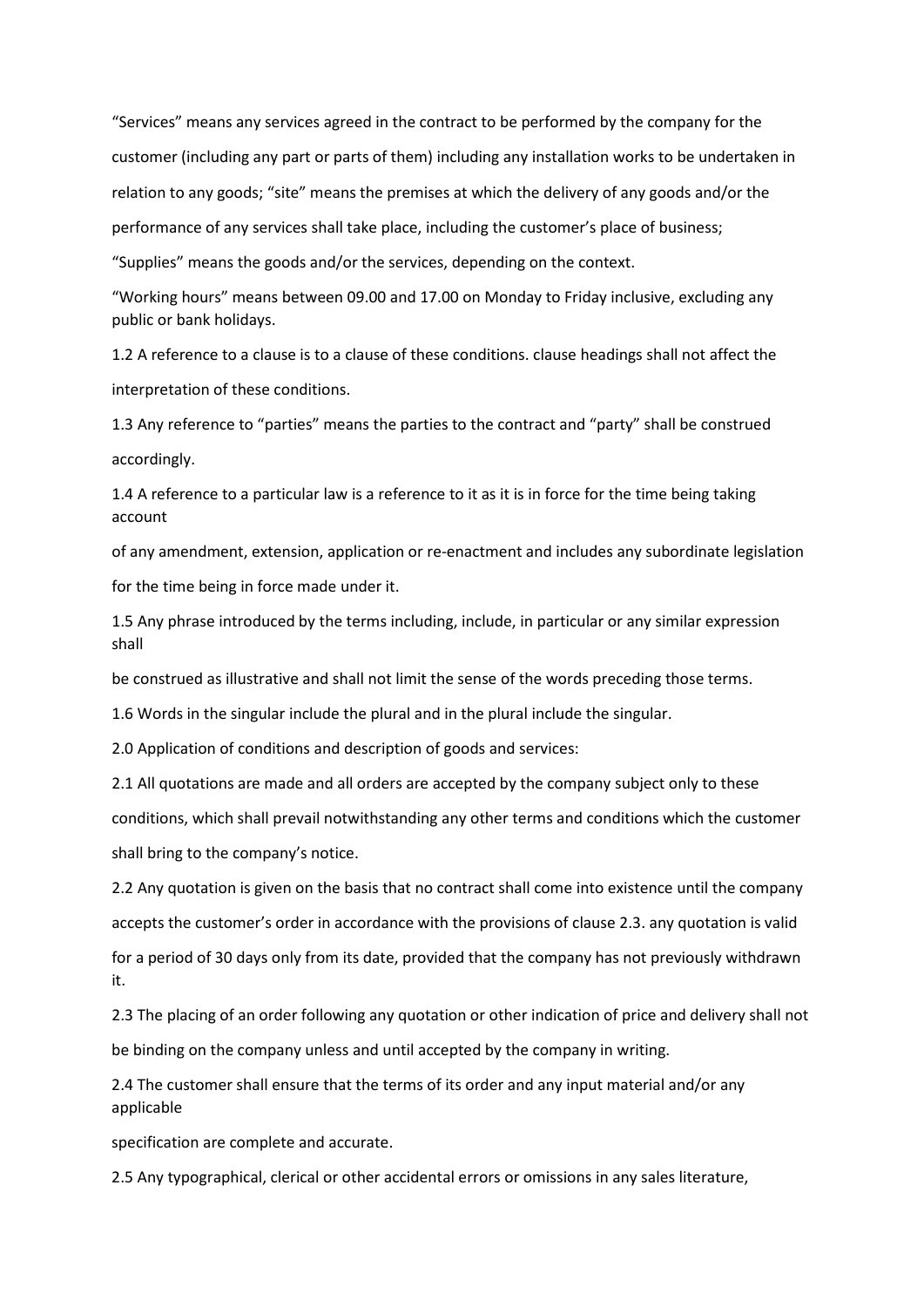quotation, price list, acceptance of offer, invoice or other document or information issued by the company shall be subject to correction without any liability on the part of the company. 2.6 No order of the customer may be cancelled, varied, altered or deferred by the customer, except with the agreement in writing of the company and on terms that the customer shall indemnify the

company in full against all loss (including loss of profit), costs (including the cost of all labour and materials used), damages, charges and expenses incurred by the company as a result of such cancellation, variation, alteration or deferment.

2.7 The company reserves the right to charge the customer for any output material provided to the customer.

2.8 Any surplus fittings or materials shall remain the property of the company and shall be returned to

it.

2.9 The quantity and description of any goods and/or services shall be as set out in the company's quotation or written acceptance of order.

2.10 All samples, descriptive matter, specifications and advertising issued by the company and any descriptions, illustrations, drawings, photographs or displays (including those relating to colours, materials, finishes, weights, sizes and dimensions), published in the company's catalogues or brochures or on the company's website are issued or published for the sole purpose of giving an approximate idea of the goods and services described. they shall not form part of the contract and this

is not a sale by sample.

2.11 The specification for the goods shall be based upon standard contract specification, unless varied expressly in the customer's order and accepted by the company.

2.12 Unless otherwise agreed in advance by the company in writing, the customer shall be solely responsible for determining the accuracy of any measurements which may be required to be furnished to the company in relation to the supply of any goods.

2.13 The customer will be liable for any additional costs, charges or expenses which arise from any conditions at the site being at variance with any conditions notified to the company.

2.14 The company has no obligation to accept any variation to the contract requested by the customer, whether by addition, substitution or omission (or, without limitation, to the goods/and or services to be provided under the contract) and no such request shall be deemed to be accepted in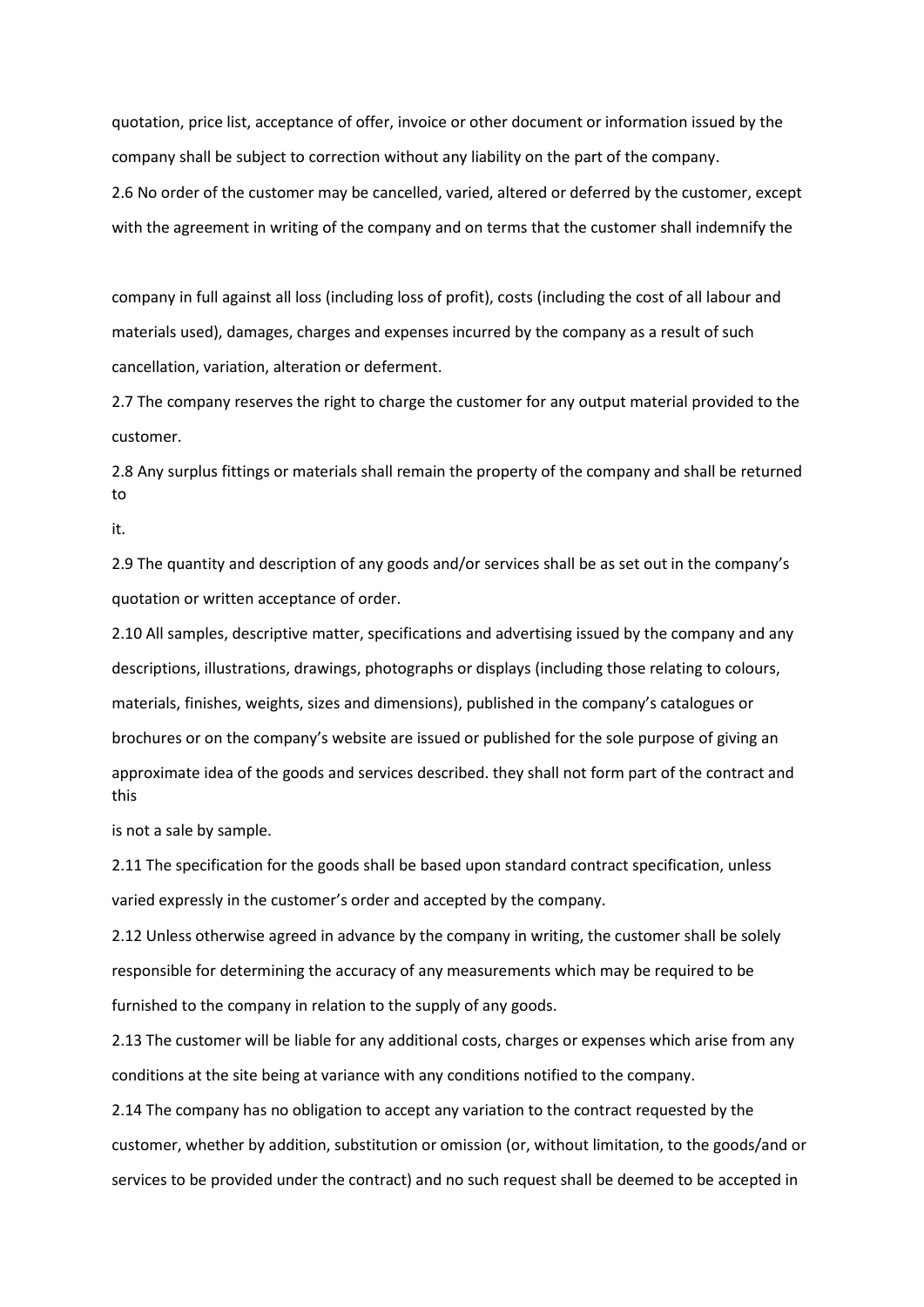the absence of the company's written agreement to the variation.

2.15 If any goods are to be manufactured, ordered, designed, built, configured, altered, adapted, or subjected to any process by or on behalf of the company for the customer and/or any services are to be performed by the company, in each case in accordance with any input material or specification submitted by the customer, the customer shall hold the company harmless and shall fully indemnify the company against any and all loss, damage, costs and expenses awarded against or incurred by the company in connection with, or paid or agreed to be paid by, the company, in settlement of any claim for infringement of any intellectual property rights of any other person resulting from the company's use of any input material or specification so submitted.

2.16 The customer shall ensure that any specification submitted by the customer does not contravene

any applicable safety or other statutory or regulatory requirement.

2.17 Without prejudice to the provisions of clause 2.6, clauses 2.18-2.23 shall apply if and only if the

customer enters into a contract with the company as a consumer – that is, as an individual acting

outside the customer's trade, business, craft or profession – where the contract is a distance contract

or off-premises contract within the meaning of the consumer contracts (information, cancellation and

additional charges) regulations 2013 (the `regulations').

2.18 Under the regulations, the customer may cancel a contract for the purchase of goods (without giving any reason for cancellation) at any time within the period:

(a) Beginning upon the submission of the customer's order; and

(b) Ending at the end of 14 days after the day on which the goods come into the customer's physical possession or the physical possession of a person identified by the customer to take possession of them (or, if the contract is for delivery of multiple goods, lots or pieces of something, 14 days after the

day on which the last of those goods, lots or pieces comes into the customer's physical possession or the physical possession of a person identified by the customer to take possession of them).

2.19 The cancellation right described in clause 2.18 does not apply to any non-stock goods, nor in respect of any goods which are bespoke, made-to-order, personalised, customised, made to the customer's specification or specially ordered. the cancellation right described in clause 2.18 also does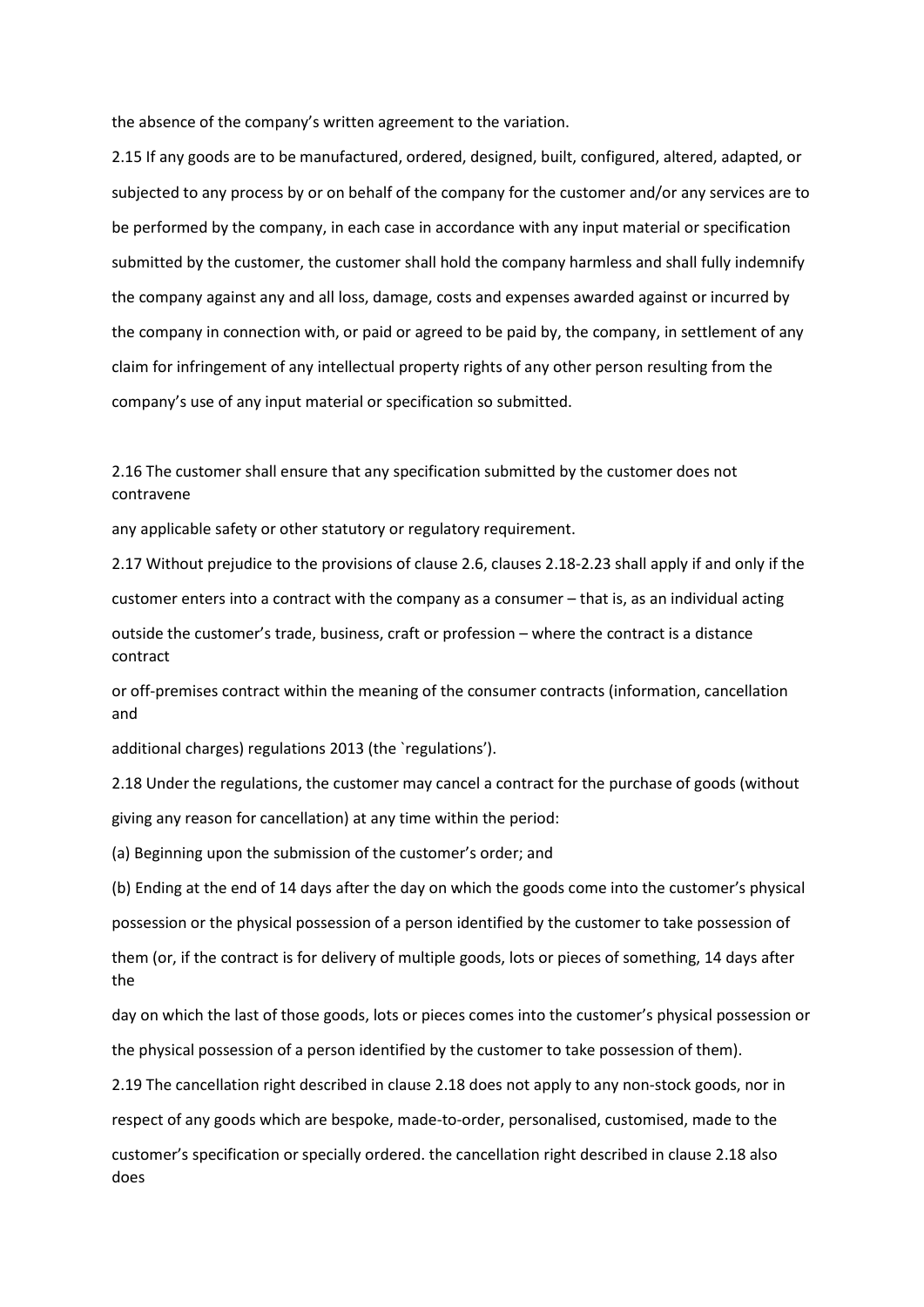not apply where the customer or anybody other than the company has installed the goods before the

customer exercises the right to cancel.

2.20 In order to cancel a contract on the basis described in clause 2.18, the customer must inform the

company of the customer's decision to cancel. the customer may inform the company by means of

any clear statement setting out the decision. to meet the cancellation deadline, it is sufficient for the

customer to send the customer's communication concerning the exercise of the right to cancel before

the cancellation period has expired.

2.21 The customer must arrange for the goods to be returned to the company. the customer must comply with the customer's obligations referred to in this clause 2.21 without undue delay and in any

event not later than 14 days after the day on which the customer informs the company of the customer's decision to cancel the contract. the customer must pay the direct cost of returning the goods and the cost of removing the goods from the customer's property shall be for the customer's sole account.

2.22 If the customer cancels a contract on the basis described in clause 2.18, the customer will

receive a full refund of the amount the customer paid to the company in respect of the order, including the cost of delivery to the customer.

2.23 However, where the company is to supply and install goods for the customer, the customer agrees that the installation of the goods may commence before the expiry of the period referred to in clause 2.18 and the customer acknowledges that if the installation of the goods does begin before the end of the period referred to in clause 2.18, then the customer wilt lose the right to cancel referred to in clause 2.18.

3.0 Obligations Of The Customer:

3.1 Where the company has agreed in the contract to undertake installation works for the customer

then the customer shall, at its sole cost:

(a) Be responsible for preparing and maintaining the site for the performance of the services and for reinstating the site and undertaking any required making good and clean-up work once performance of the services has been completed;

(b) Ensure that conditions at the site are suitable for the performance of the services and that any relevant thing required to perform the services thereon is made available to the company and is in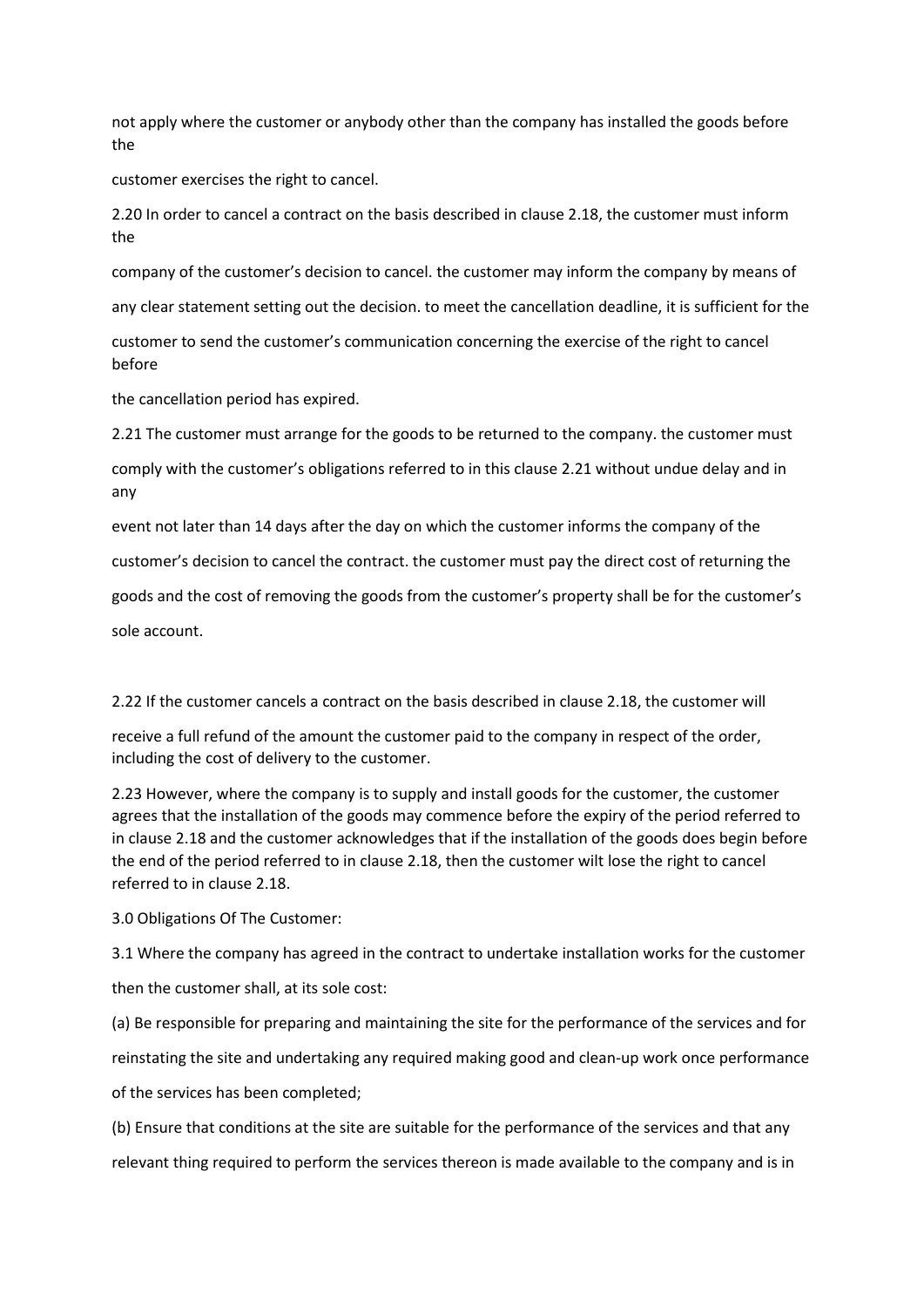good working order (for the avoidance of doubt, the company shall not be required to undertake any

survey of the site although the company may opt to do so);

(c) If requested to do so by the company and without charge, provide facilities at the site for the offloading and storage of the goods and the company's tools and equipment in a readily accessible and secure storage area protected from theft and damage and shall be solely responsible for the safekeeping of the goods and the company's tools and equipment whilst the same are stored at the site;

(d) Take all steps to ensure the health and safety of the personnel of the company whilst they are in attendance at the site in connection with the performance of the services and be solely responsible for

ensuring the safety of any and all persons who are or may be present at the site during the performance of the services, including restricting access to the site to those individuals engaged in performing the services, or providing assistance to those so engaged;

(e) Provide prompt and unobstructed access to and egress from the site;

(f) Inform the company of any unusual layout, composition or construction of the site and report any unusual conditions or obstacles to the performance of the services at the site to the company;

(g) Notify the company of any special properties of, or requirements of the customer in relation to, any

surfaces, fixtures or fittings at the site, as the company shall not in any event be held liable for any damage resulting directly or indirectly from the installation of any goods to the customer's property,

including damage caused by the drilling of concrete, brick, stone or other surfaces, fixtures or fittings,

or from the removal of fixtures and fittings whether obsolete or not, or for damage to any porous or any other materials, nor shall the company be held liable for any damage to the customer's property resulting directly or indirectly from the delivery of the goods to, or the performance of any services at, the site;

(h) Ensure that any materials and/or surfaces upon which the services are to be performed comply with any tolerances required by the company and are of adequate strength to withstand any work undertaken on them by the company;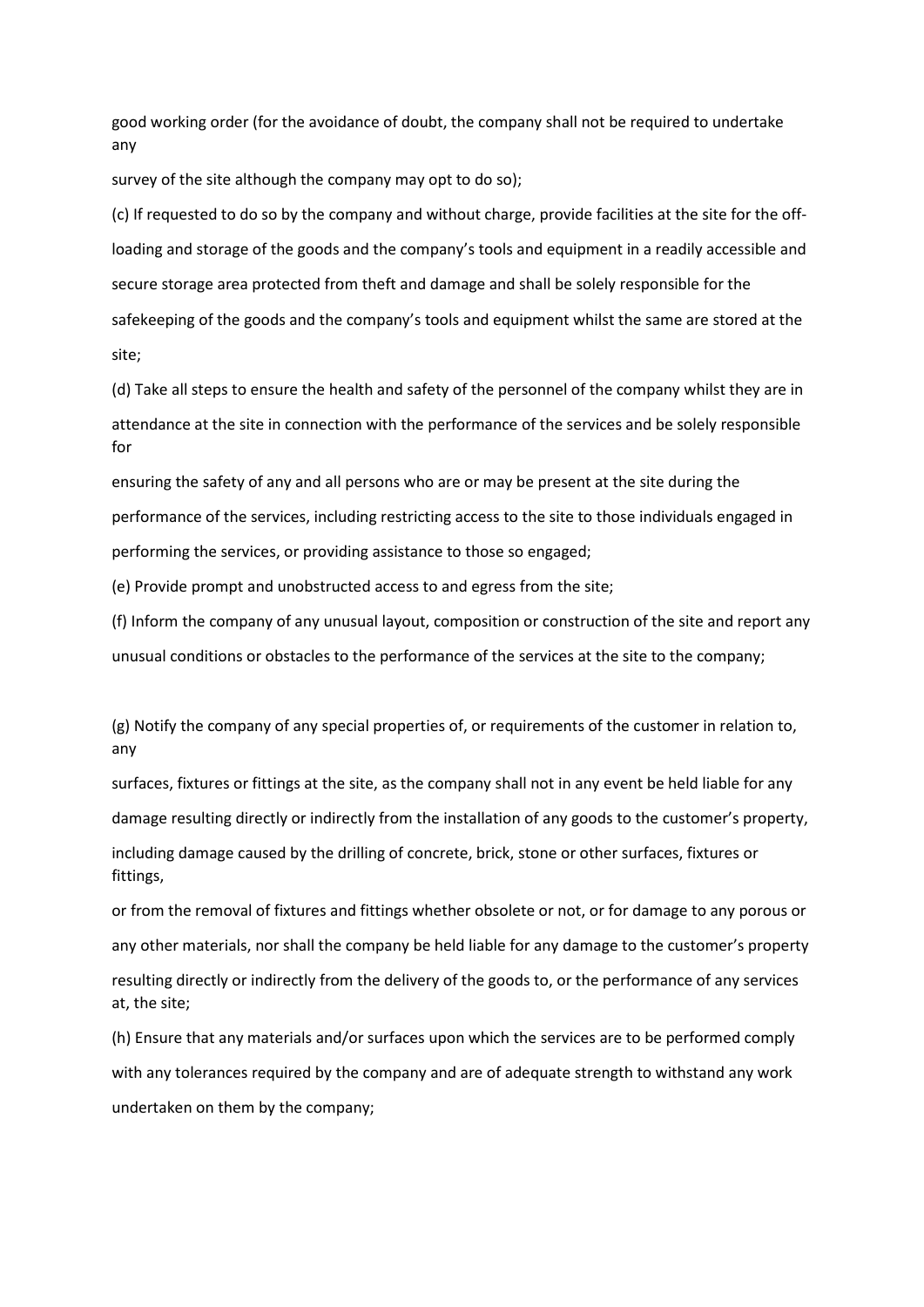(i) At all times during the performance of the services ensure, insofar as it is reasonably practicable to do so, that other operations are not undertaken at the site, so as to ensure that the services can be

performed in one continuous, uninterrupted operation during working hours;

(j) Be responsible (other than for statutory obligations placed solely on the company) for obtaining all consents, permissions, easements and licenses necessary for the performance of the services in

accordance with these conditions and for complying with all statutes and orders, regulations and by-

laws which are applicable at any time to the services;

(k) Provide the company with all information, co-operation and support that may be required to enable

the company to carry out its obligations to the customer;

(i) Ensure that all input material is provided to the company in any format prescribed by the company; and if requested to do so by the company, effect and maintain appropriate and adequate insurance at the site on an all risks basis.

3.2 Any additional costs caused by any delay in the performance of the services or any interruption or suspension of performance of the services caused by any condition, problem or hazard at the site, or otherwise arising for reasons beyond the control of the company, shall be treated as a variation to the customer's original order, the customer shall be liable for any such additional costs and an appropriate extension of time for completion of the services shall be agreed in respect of any such

variation.

3.3 The company shall not be responsible for the removal of existing surface materials or coverings unless otherwise confirmed in the company's written acceptance of order.

3.4 The company shall not be responsible for loss or damage to items left at the site by the customer which the customer could have removed or secured.

3.5 The company shall not be liable for any loss or damage due to unsatisfactory workmanship undertaken by any other party.

3.6 Where the services involve structural work, the company recommends that professional advice is sought by the customer from a structural engineer before any services are undertaken and the cost of doing so shall be for the customer's sole account. The company shall not be responsible for any failure by the customer to seek appropriate professional advice as aforesaid or be responsible for any liability, costs, charges or expenses associated therewith.

3.7 The customer shall not, without the prior written consent of the company, whether acting on the customer's own account, on behalf of, or with any other person (including any person which the customer directs to act on its behalf), at any time from the date of first provision of the services to the expiry of 6 months after the last date of supply of the services, solicit or entice away from the company or employ (or attempt to employ) or otherwise engage or attempt to engage the services of any person who is, or has been, engaged as an employee, consultant or subcontractor of the company in the provision of the services.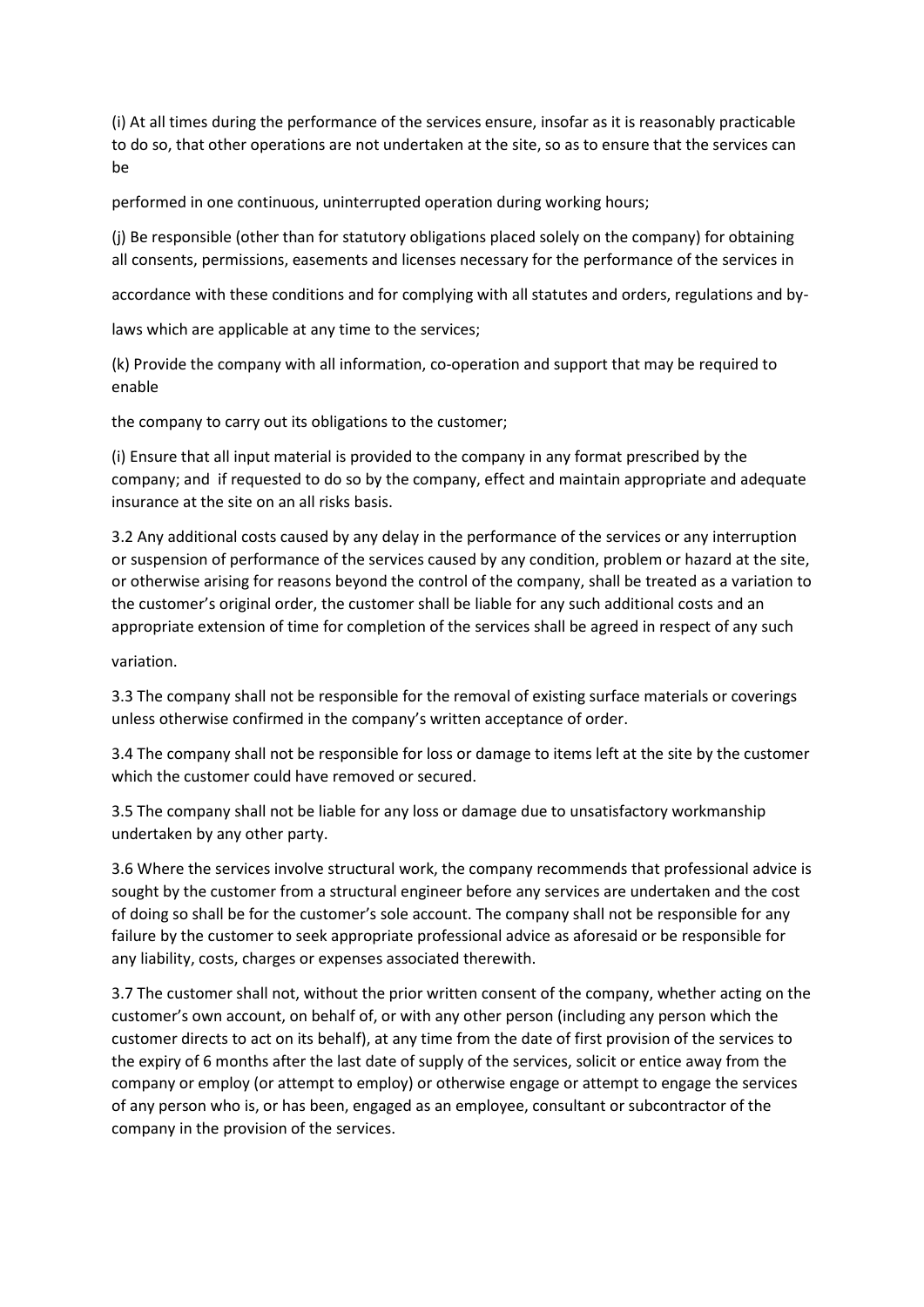3.8 Any consent given by the company in accordance with clause 3,7 shall be subject to the customer paying to the company a sum equivalent to 15 % of the then current annual remuneration of the company's employee, consultant or subcontractor.

3.9 The customer undertakes that it will comply with and will procure that its employees, customers and every other person working with or using the goods shall comply in full with the instructions and recommendations made in any manual or handbook or instructions provided by the company or other manufacturer of the goods. the customer warrants that there will be full compliance with all other instructions given in connection with the use or maintenance of the goods and that the goods will be used and maintained at all times without risk to health and safety.

### 4.0 Price:

4.1 Prices for the supplies, howsoever given, are based on conditions ruling on the date of their giving and are subject to change. The effective price for the supplies shall be the price confirmed by the company in its written notification of acceptance of the customer's order issued.

4.2 The company reserves the right, by giving notice to the customer at any time before delivery or provision of the supplies, to increase the price of the supplies to reflect any increase in the cost to the company which is due to any factor beyond the control of the company (such as any foreign exchange fluctuation, currency regulation, alteration of duties, any increase in the costs of labour, materials or other costs of manufacture), or any matter attributable to the customer, including any change in delivery dates, quantities or specifications for the supplies which is requested by the customer, or any delay caused by any instructions of the customer or failure of the customer to give the company adequate, accurate or complete information or instructions.

4.3 Unless otherwise stated, the price quoted will be exclusive of value added tax which will be charged at the rate which is applicable at the date of dispatch of the goods or commencement of performance of the services.

4.4 Unless otherwise agreed in writing between the customer and the company, all prices for the supply of goods are given by the company on an ex works basis and the customer shall be liable to pay the company's charges for transport, packaging and insurance.

4.5 The company's time-based rates are calculated from the time of dispatch or departure from the company's premises to the time of return there. A mileage charge is also charged, as applicable, to overtime rates and call out costs whether or not incurred in an emergency and will be applied based upon such rates and costs as are published by the company from time to time.

4.6 Any waiver or reduction of any price will only be applicable if agreed by the company in writing.

5.0 Delivery and performance:

5.1 Whilst the company will use its best endeavours to provide the supplies in accordance with the customer's requirements, the company will not be liable for any consequences of any delay in the

provision of the supplies, howsoever caused.

5.2 Unless otherwise agreed in writing by the company, the delivery of the goods and the performance of the services shall take place at the site.

5.3 If so stipulated in the company's written acceptance of order, the customer shall provide at the delivery point and at its expense adequate and appropriate equipment and manual labour for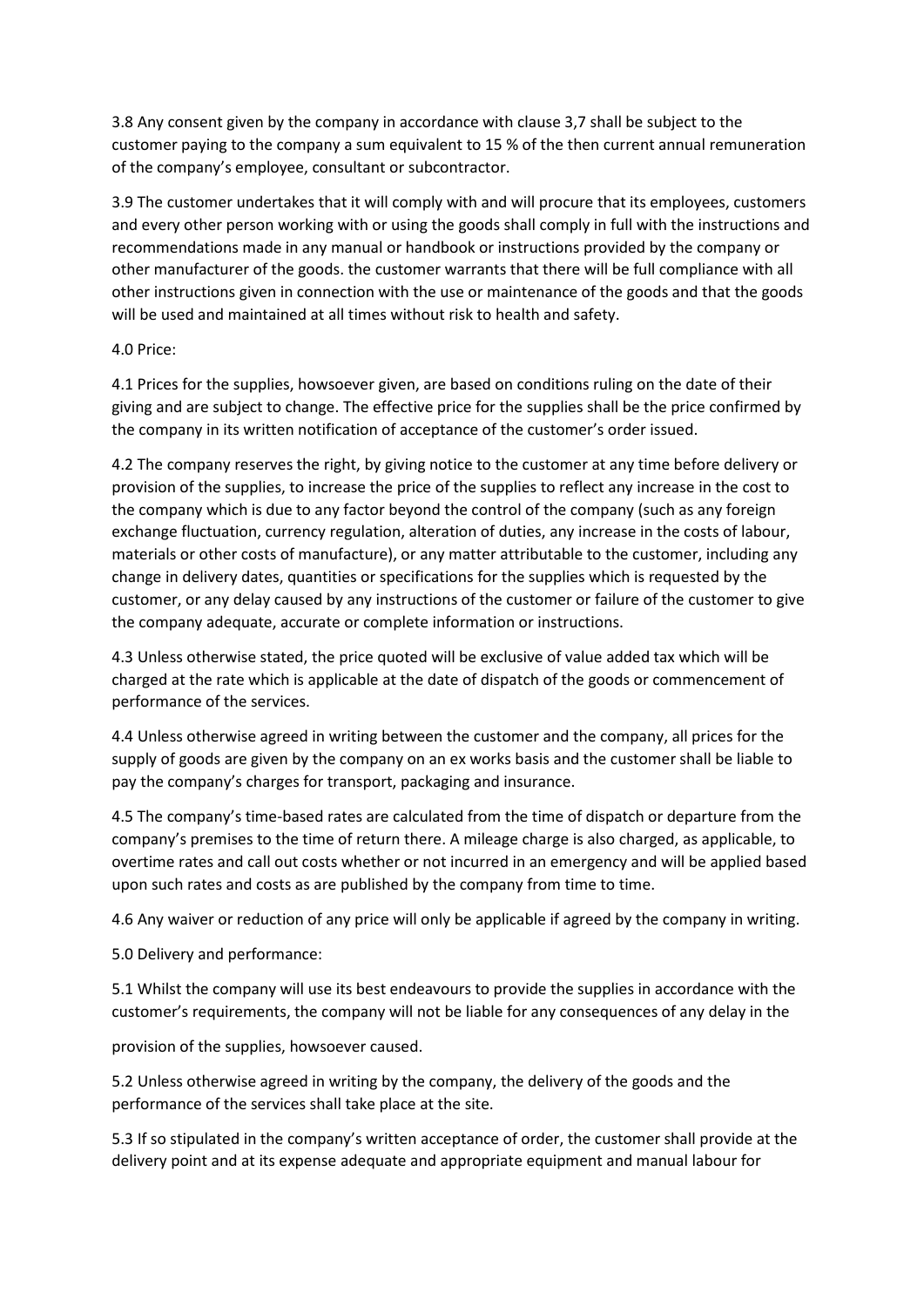unloading and loading the goods.

5.4 If delivery involves difficult access to or at the delivery point and/or the delivery point is located at a substantial distance from any feasible vehicular access point, the company reserves the right to levy an extra delivery charge.

5.5 If the company delivers to the customer a quantity of goods of up to 10% more or less than the quantity accepted by the company, the customer shall not be entitled to object to or reject the goods by reason of the surplus or shortfall and shall pay for such goods at the pro rata contract rate.

5.6 The company may deliver the goods by separate instalments and perform the services in separate tranches. each separate instalment or tranche shall be invoiced and paid for in accordance with the provisions of the contract.

5.7 Each instalment or tranche shall be a separate contract.

5.8 No cancellation or termination of any one contract relating to an instalment or tranche shall entitle the customer to repudiate or cancel any other contract, instalment or tranche.

5.9 If for any reason the customer fails to accept delivery of any of the goods, or the company is unable to deliver the goods on time because the customer has not provided appropriate instructions, documents, licences or authorisations, the company will charge the customer an abortive delivery

charge and:

(a) Risk in the goods shall pass to the customer (including for loss or damage caused by the

company's negligence);

(b) The goods shall be deemed to have been delivered; and

(c) The company may store the goods until delivery, whereupon the customer shall be liable for all related costs and expenses (including storage and insurance); or

(d) Sell the goods at the best price readily obtainable and (after deducting any reasonable costs and expenses in connection with the storage and expedited sale of the goods), charge the customer for any shortfall below the price for the goods.

5.10 The quantity of any consignment of goods as recorded by the company on despatch from the company's place of business shall be conclusive evidence of the quantity received by the customer on delivery unless the customer can provide conclusive evidence proving the contrary.

5.11 The company shall not be liable for any non-delivery of the goods (even if caused by the

company's negligence) unless the customer gives written notice to the company of the non-delivery

within 3 days of the date when the goods would in the ordinary course of events have been received.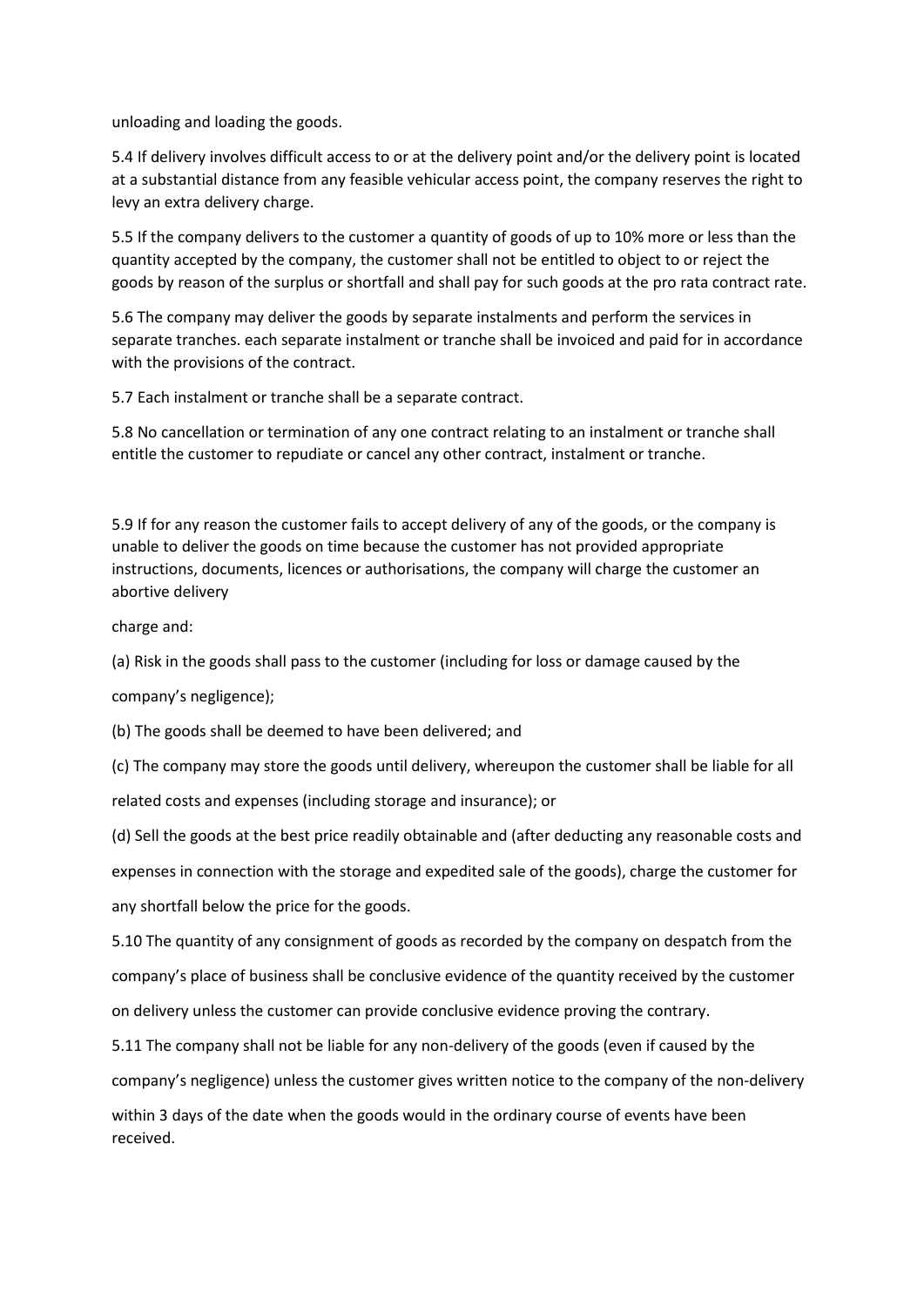5.12 Any liability of the company for non-delivery of the goods shall be limited to replacing the goods

within a reasonable time or issuing a credit note at the pro rata contract rate against any invoice

raised for such goods.

6.0 Confidential information and intellectual property rights:

6.1 The customer and the company agree that in the course of the company providing supplies to the customer, the parties may disclose to each other certain confidential information. the customer and the company agree that each party will maintain the confidential information's confidentiality and not disseminate it to any third party without the disclosing party's prior written consent, save that this obligation shall not apply to any confidential information that either party has a duty (whether legal or otherwise) to communicate or that is in the public domain or is already in the receiving party's possession through no fault of the receiving party\_ the customer and the company agree not to use any confidential information for any purpose other than the discharge of the receiving party's obligations under the contract.

6.2 The customer acknowledges the company's ownership of all intellectual property rights in any output material and in any goods and services provided to the customer pursuant to the contract and agrees not to contest the company's ownership or use of any such intellectual property rights. Without limitation, the customer shall not acquire any such intellectual property rights or any licence or grant of rights therein, nor shall the customer register or attempt or permit to be registered, any such intellectual property rights or any licence or grant of rights therein. the customer further acknowledges that any and all intellectual property rights developed by the company in performing any services or providing any goods shall become vested and shall vest in the company absolutely and shall also be subject to the other provisions of this clause 6.2.

7.0 Payment:

7.1 The price for the supplies shall be paid by the customer to the company in accordance with the

requirements set out in the company's written notification of acceptance of the customer's order

issued and the price shall be paid by the due date(s) for payment stipulated therein.

7.2 The time of payment of the price shall be of the essence of the contract,

7.3 Without prejudice to clause 7.1, any stage payments which are to be made under the contract

shall be made at the

times and in the amounts stipulated.

7.4 All payments shall be made without any deduction, withholding or set-off.

7.5 Failure by the customer to pay any invoice by its due date shall entitle the company to:

(a) At its option, charge interest at the rate of five percent (5%) per annum above Lloyds Bank PLC's

base lending rate from time to time calculated on a daily basis (whether before or after any judgment) until payment in full is made (a part of a month being treated as a full month for the purpose of calculating interest);

(b) Charge the customer with any costs incurred by the company in the course of collecting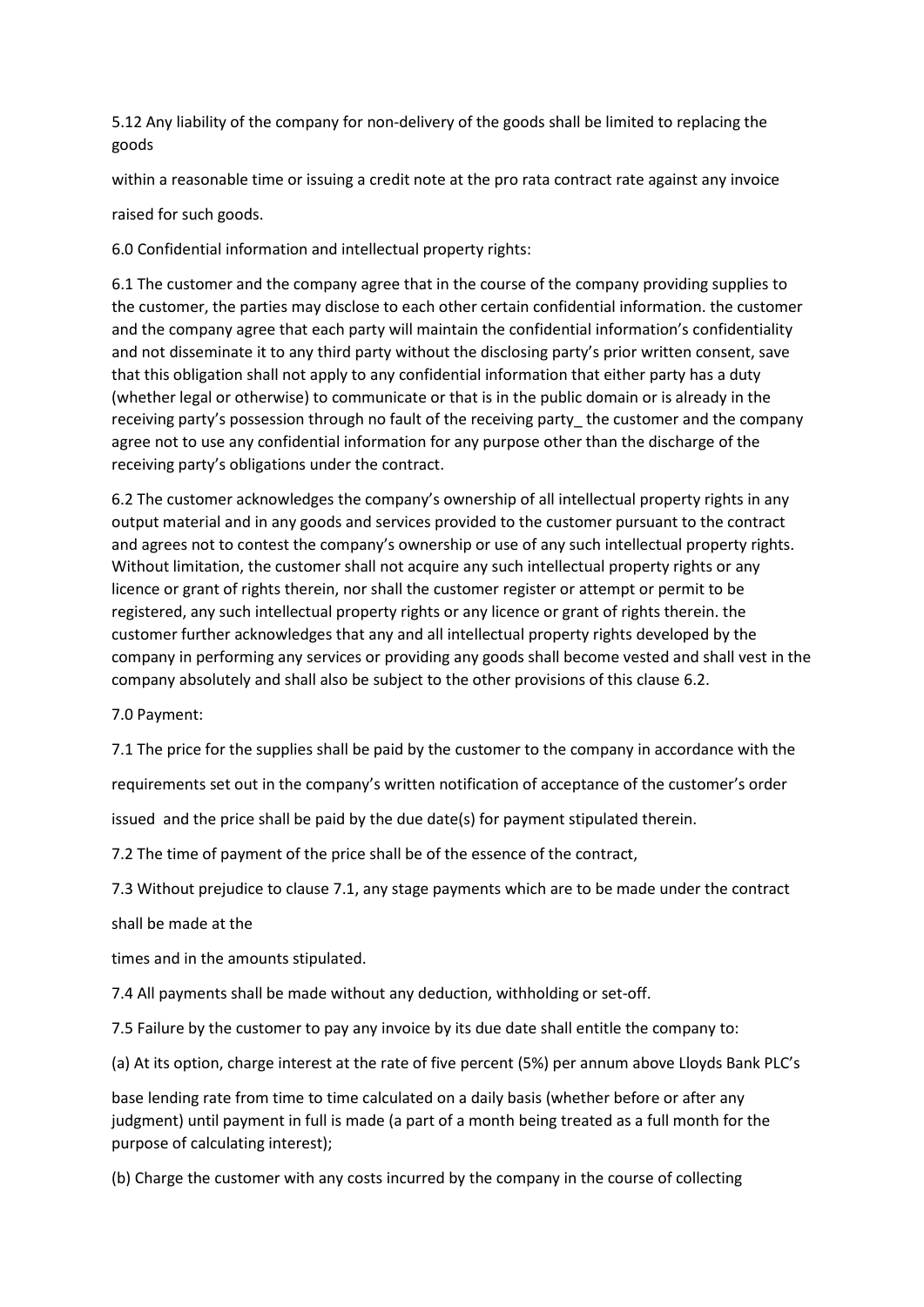outstanding monies due to the company from the customer;

(c) Suspend any warranty for the supplies or any other goods or services supplied by the company to

the customer, whether or not they have been paid for;

(d) Appropriate any payment made by the customer to such of the supplies as the company may think

fit;

(e) Set off any amount owed by the company to the customer against any amount owed by the

customer to the company on any account whatsoever;

(f) Terminate the contract, or suspend or cancel any future delivery of goods and/or performance of services; and

(g) Cancel any discount (if any) offered to the customer.

7.6 The company reserves the right to claim interest under the late payment of commercial debts

(interest) act 1998.

7.7 Without prejudice to its other rights or remedies, the company shall have a general lien on all

property of the customer in its possession for all debts owed by the customer and shall be entitled, on the expiry of twenty one (21) days' written notice to the customer, to dispose of such property and to apply the net proceeds in reduction of such debt.

7.8 All payments payable to the company under the contract shall become due immediately on its

termination despite any other provision.

7.9 The company may at any time and with or without notice, limit or withdraw any credit granted to the customer.

# 8.0 Force Majeure:

The company reserves the right to defer the date of provision of the supplies, or to cancel the contract or reduce the volume of the supplies ordered by the customer (without liability to the customer) if it is prevented from, or delayed in, the carrying on of its business (wholly or in part) due to circumstances beyond the reasonable control of the company including acts of god, governmental actions, war or national emergency, acts of terrorism, protests, riot, civil commotion, fire, explosion, flood, epidemic, lock-outs, strikes or other labour disputes (whether or not relating to either party's workforce), or restraints or delays affecting carriers, or any inability or delay in obtaining supplies of adequate or suitable materials, or the failure or demise of any source of supply.

# 9.0 Warranty:

9.1 The company warrants (subject to the other provisions of these conditions) that:

(a) On delivery, the goods shall be of satisfactory quality within the meaning of the sale of goods act

1979; and

(b) If the customer has made it expressly known to the company in the customer's order that the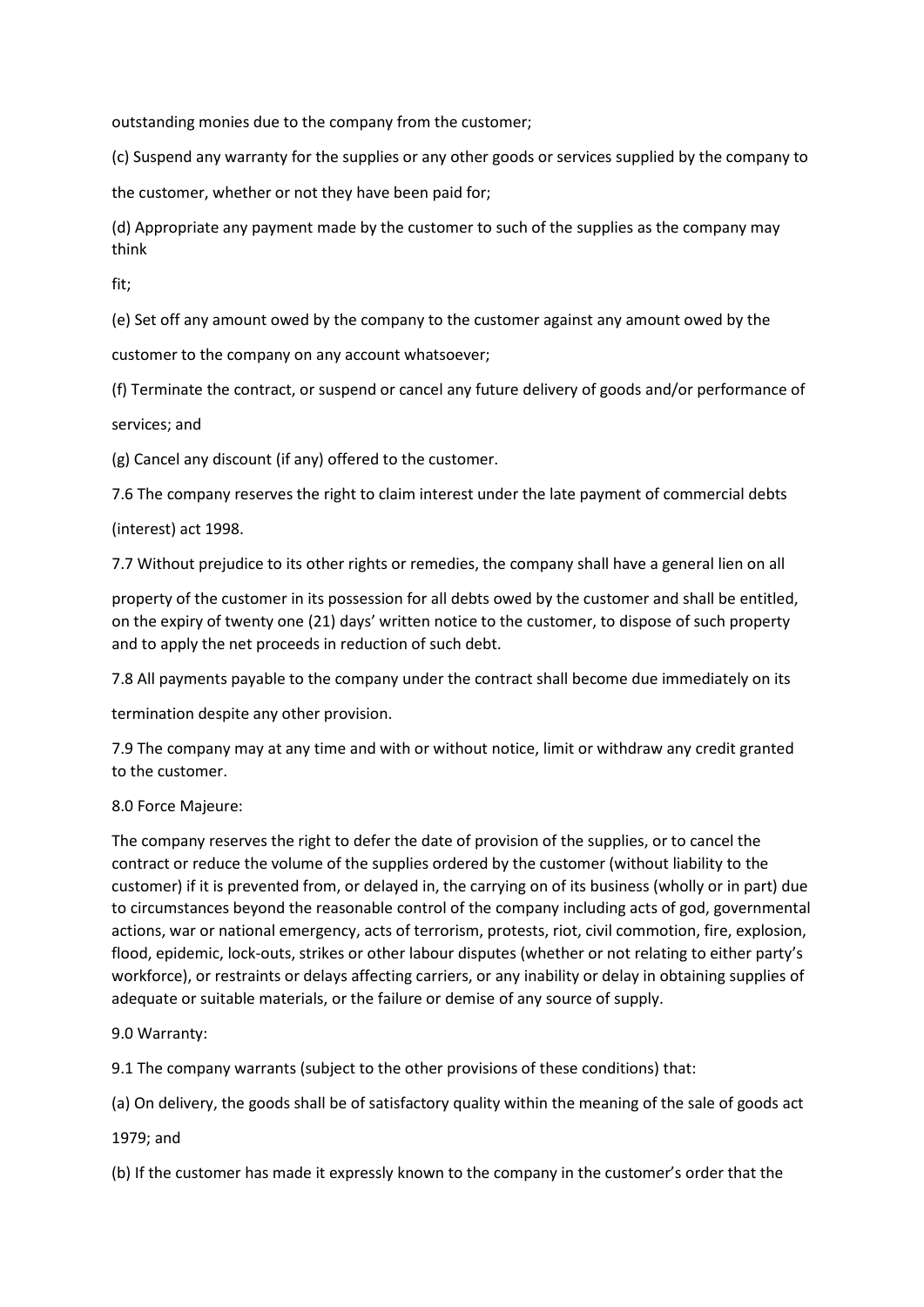goods shall be suitable for a particular purpose and the company has expressly stated in its written acceptance of order issued pursuant to clause 2.3 that it will supply goods suitable for that purpose, then the goods shall be reasonably fit for the purpose so stated; and

(c) The services will be performed with reasonable skill and care.

9.2 The warranty does not include settlement or subsequent undulation of any base work due to a host of reasons, i.e. dead roots, tubers, Japanese knot weed, live tree roots, bamboo, wild animal burrows, neighbour's building work, surrounding excavations, general settlement of new build sites, or flood plain water. if this occurs after the installation The Southern Decking Company can assist with a recalibration of the base but this will be at a small cost subject to the garden size.

9.3 The company shall not be liable for a breach of any of the warranties in

clause unless the customer gives written notice to the company of the defect in the goods or the

deficiency in the services within 7 days of the time when the customer discovers or ought to have

discovered the defect or deficiency (within 48 hours, if any alleged defect in the goods is a result of

damage in transit). the company is to be given a reasonable opportunity after receiving the notice, of examining any goods which the customer has alleged to be defective.

Where the company determines that a defect exists in the goods or that a deficiency exists in relation to the services, the company's liability pursuant shall be limited for goods, to the replacement or repair of any part of the goods found to be defective and for services, to reperforming those services found not to have been performed with reasonable skill and care, or, at the company's option, to refunding the price of the goods or services at the pro-rata contract rate.

9.4 Upon substantial completion of the installation works, the company will give the customer notice of its intention to hand over the installation works and will give the customer the opportunity to inspect the installation works prior to handover. the company will confirm the date of handover to the customer. the sole responsibility of the company will be to remedy defects for which it is responsible, and which are notified to it prior to handover.

The company shall not be liable for any breach of any warranty if:

(a) The customer makes any further use of any goods which the customer has alleged to be defective after giving notice of any such defect;

(b) The customer modifies, adjusts, alters or repairs the goods without the prior written consent of the company;

(c) The defect arises because the customer failed to follow any oral or written instructions as to the

storage, installation, use or maintenance of the goods or (if there are none) good trade practice;

(d) The defect arises from any input material or specification supplied by the customer, or from fair

wear and tear, wilful damage, negligence, abnormal working conditions, misuse of the goods or from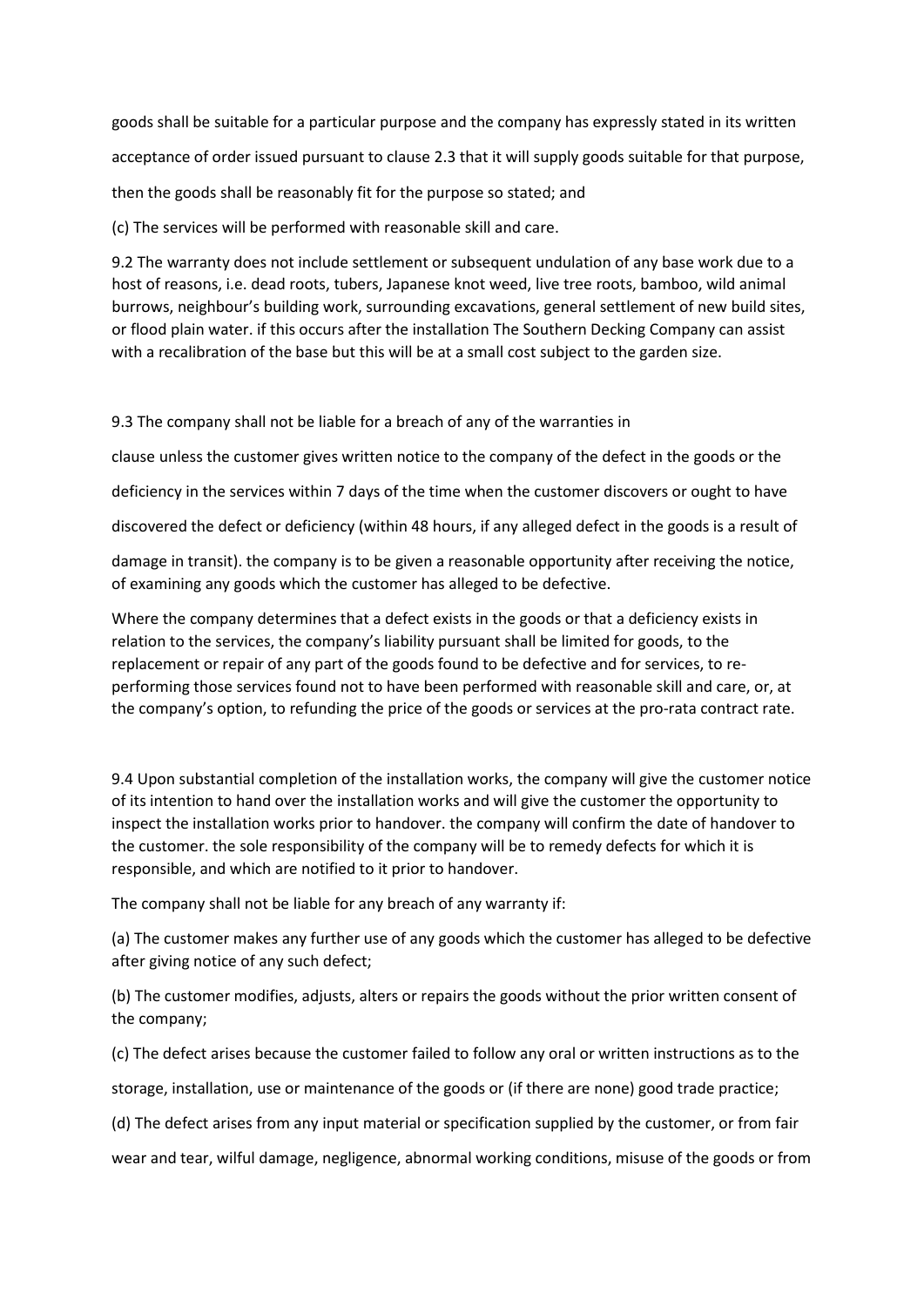any other cause which is not due to the neglect or default of the company;

(e) The defect relates to work external to the goods, or arises through relocation of the goods not performed by, for or on behalf of the company, or by subjecting the goods to any unusual physical or other stress or adverse environmental conditions;

(f) The full price for the supplies has not been paid by the time for payment stipulated in clause 7.1 or

7.3; or

(g) The defect is of a type specifically excluded by the company by notice in writing.

If upon investigation, the company reasonably determines that any defect or deficiency in, or malfunction or shortage or failure to correspond to specification of the supplies is a result of, or is excused by, any of the matters previously referred, the customer shall be liable for all costs reasonably incurred by the company in investigating the same and determining the cause.

9.5 Force majeure or other conditions beyond the reasonable control of the company;

9.6 Any failure to properly maintain, protect or repair the goods.

10.0 Exclusion or liability and indemnity:

10.1 The following provisions set out the entire financial liability of the company (including any liability

for the acts or omissions of its employees, agents and sub-contractors) to the customer in respect of:

(a) Any breach of these conditions;

(b) Any use made or resale by the customer of any of the goods or of any product incorporating any of

the goods and any use made by the customer of the services; and

(c) Any representation, statement or tortious act or omission including negligence arising under or in connection with the contract.

10.2 All warranties, conditions and other terms implied by statute or common law (save for the conditions implied by section 12 of the sale of goods act 1979 and section 2 of the supply of goods and services act 1982 ) are, to the fullest extent permitted by law, excluded from the contract. 10.3 Nothing in these conditions excludes or limits the liability of the company: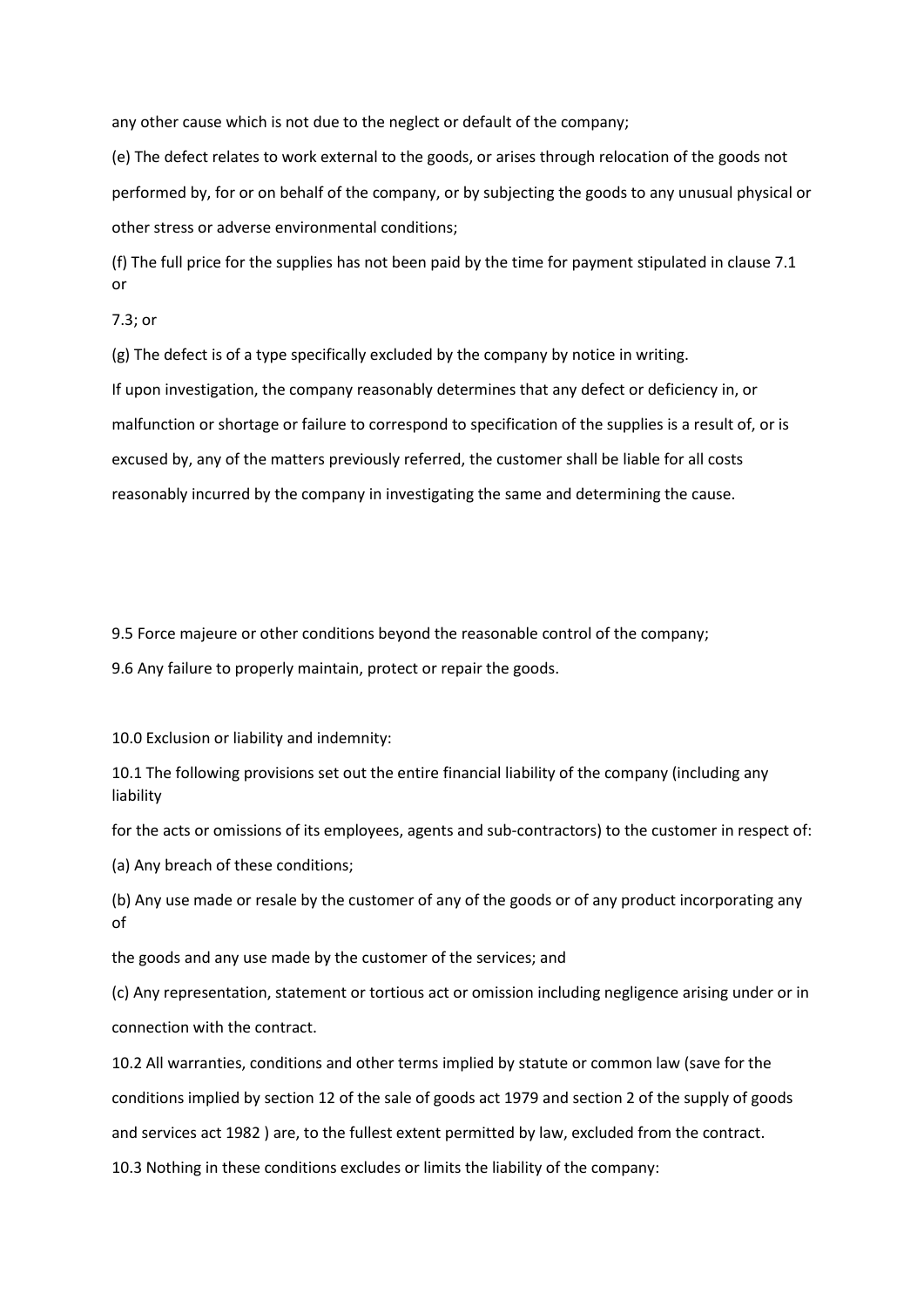(a) For death or personal injury caused by the company's negligence; or

(b) Under section 2(3), consumer protection act 1987; or

(c) For any matter which it would be illegal for the company to exclude or attempt to exclude its liability; or

(d) For fraud or fraudulent misrepresentation.

10.4 Subject to clause 10.2 and clause 10.3:

(a) The company's total liability in contract, tort (including negligence or breach of statutory duty), misrepresentation, restitution or otherwise, arising in connection with the performance or contemplated performance of the contract shall be limited to the contract price; and

(b) The company shall not be liable to the customer for loss of profit, loss of business, or depletion of goodwill in each case whether direct, indirect or consequential, or any claims for consequential compensation whatsoever (howsoever caused) which arise out of or in connection with the contract. 10.5 The customer shall hold the company harmless and keep the company fully and promptly indemnified against all direct, indirect or consequential liabilities (all three of which terms include loss

of profit, loss of business, depletion of goodwill and like loss), loss, damages, injury, costs and expenses (including legal and other professional fees and expenses) awarded against or incurred or paid by the company as a result of or in connection with any claim made by or against the company in

respect of any liability, loss, damage, injury, cost or expense whatsoever, howsoever and to whomsoever occurring, to the extent that such liability, loss, damage, injury, cost or expense arises directly or indirectly from the customer's fraud, negligence, failure to perform or delay in the performance of any of its obligations under the contract, subject to the company confirming such costs, charges and losses to the customer in writing.

### 11.0 Changes:

The company reserves the right without prior approval from or notice to the customer to make any changes in the specification of the goods and/or services which are required to conform to any applicable safety or other statutory or regulatory requirements or which, in the reasonable opinion of

the company, do not materially affect the specification of the goods and/or services.

12.0 Risk and Title: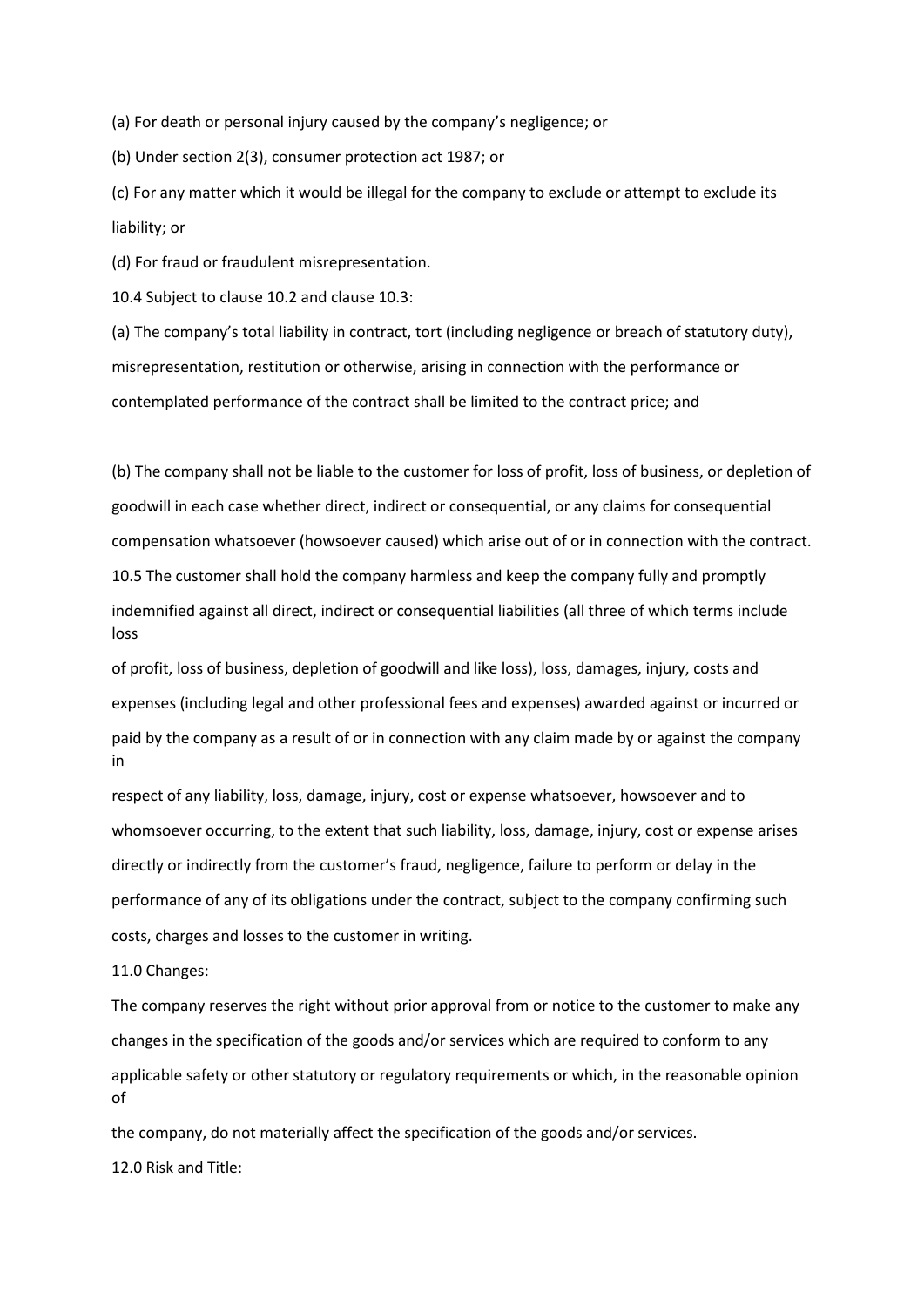12.1 Risk of damage to or loss of the goods shall pass to the customer upon delivery of the goods to the customer.

12.2 Title to the goods shall not pass to the customer until the company has received in full (in cash or

cleared funds) all sums due to it in respect of:

(a) The goods; and

(b) All other sums which are or which become due to the company from the customer on any account.

12.3 Until title to the goods has passed to the customer, the customer shall:

(a) Hold the goods on a fiduciary basis as the company's bailee;

(b) Maintain the goods in satisfactory condition and indemnify the company against all loss or damage

of whatsoever nature affecting the goods;

(c) Notify the company immediately if it becomes subject to any of the events listed in clause 13,1  $(c)$ ;

(d) Not assign to any other person any rights arising from a sale of the goods without the company's

written consent (and then only subject to a set of terms and conditions containing a risk and title

clause which is at least as onerous as this clause 12); and

(e) Give the company such information relating to the goods as the company may require from time to

time, but the customer may resell the goods in the ordinary course of its business, provided that it shall hold the entire proceeds of any such resale upon trust for the company until the goods have

been paid for in full and shall keep all such trust monies in a separate bank account which shall not be

overdrawn and in which such trust monies are not mingled with its own or any other monies, the customer acknowledges and agrees that a sale by an administrator or liquidator as part of or in connection with the sale of the assets or part of the assets of the customer is not in the ordinary course of the customer's business.

12.4 If:

(a) The customer is late in paying for the goods; or

(b) The customer is late in paying for any other goods or services supplied by the company; or if

(c) Before title to the goods passes to the customer, the customer becomes subject to any of the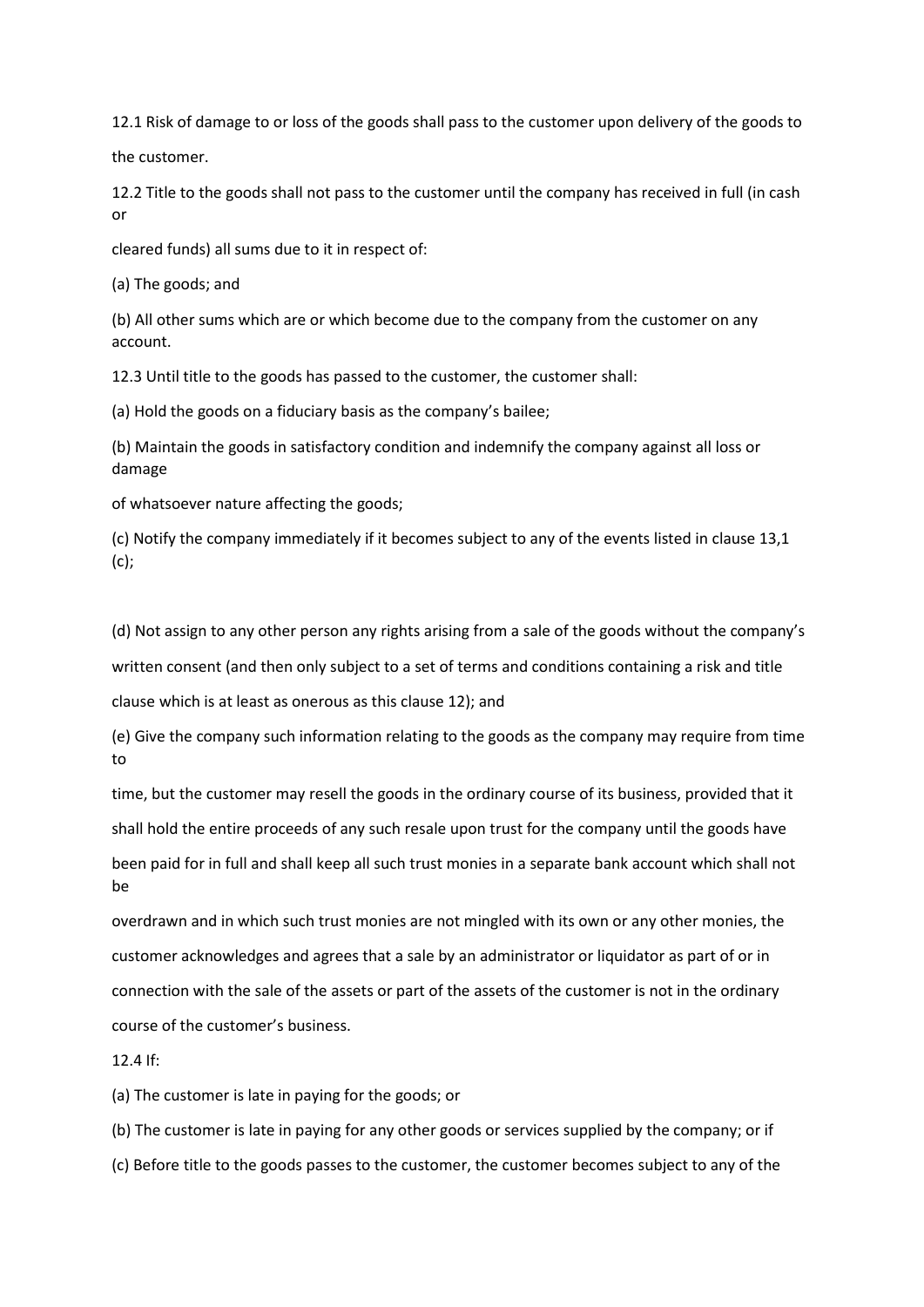events listed in clause 13.1 (c) or the company reasonably believes that any such event is about to happen and notifies the customer accordingly, then: without limiting any other right or remedy the company may have, the company may at any time require the customer to deliver up the goods and if

the customer fails to do so promptly, the company may enter the site or the premises of any third party where the goods are stored or kept in order to recover them. the customer shall not keep the goods at any premises at which the customer does not have the right to grant access to the company.

the cost of recovering the goods in accordance with this clause 12.4 shall be for the customer's sole account.

13.0 Termination:

13.1 Notwithstanding anything else contained in these conditions, the contract may be terminated by

the company with immediate effect upon written notice to the customer if:

(a) The customer commits any breach of its obligations under the contract and fails to remedy the same within 14 days of receipt of a written notice from the company specifying the breach and requiring it to be remedied; or

(b) Any payment due under the contract is more than 7 days in arrears; or

(c) The customer makes an arrangement with or enters into a compromise with its creditors, becomes

the subject of a voluntary arrangement, receivership, administration, liquidation or winding up, is unable to pay its debts or otherwise becomes insolvent or suffers or is the subject of any distraint, execution, event of insolvency or event of bankruptcy or any other similar process or event, whether in the United Kingdom or elsewhere.

13.2 On termination of the contract for any reason:

(a) The customer shall immediately pay to the company all of the company's outstanding unpaid invoices and interest and, in respect of any goods and/or services supplied but for which no invoice has been submitted, the company may submit an invoice, which shall be payable immediately on receipt; and

(b) The accrued rights and liabilities of the parties as at termination and the continuation of any provision implicitly surviving termination, shall not be affected.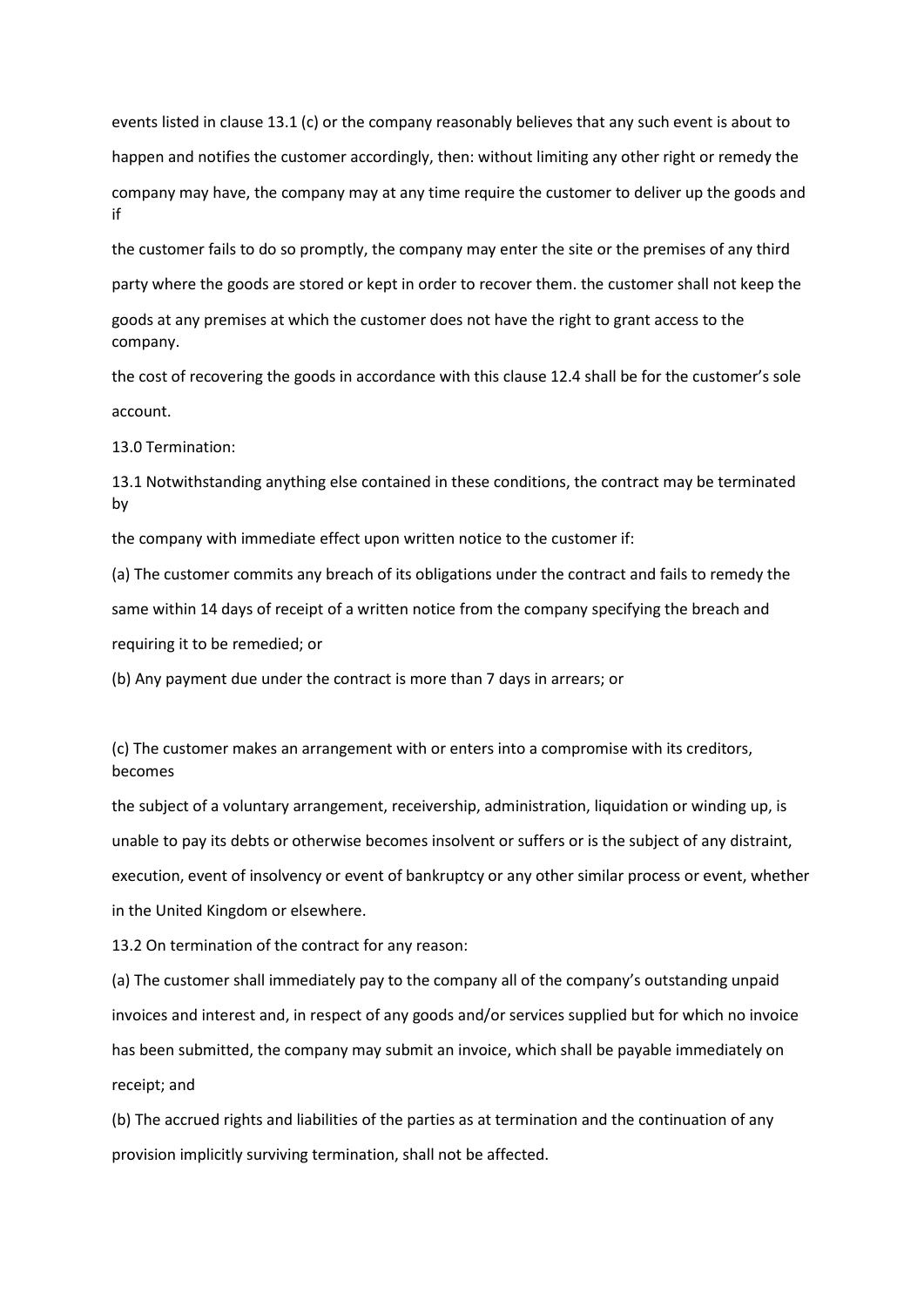14.0 Additional Export Terms:

14.1 In these conditions "Incoterms 2010" means the international rules for the interpretation of credit

terms at the international chamber of commerce as in force at the date when the contract arises. unless the context otherwise requires, any term or expression which is defined here or given a particular meaning by the provisions of Incoterms 2010 shall have the same meaning in these conditions.

14.2 Where the goods are supplied for export from the united kingdom, the provisions of this clause

14 shall (subject to any special terms agreed in writing between the customer and the company)

apply, notwithstanding any other provisions of these conditions.

14.3 The customer shall be responsible for complying with any legislation or regulations governing the importation of the goods into the country of destination and for the payment of any duties on them. the

contract shall be subject to the procurement by the customer at the customer's own expense of any import licence and any other authorisations necessarily required for the import of the goods into the country to which the goods are to be exported, but failure to obtain any such documents shall not entitle the customer to cancel the contract.

14.4 The import licence number and expiry date shall be furnished at the time the order for the goods

is placed with the company, otherwise manufacture of the goods will not be proceeded with. in the event of the import licence expiring before the goods have been made available it shall be the responsibility of the customer to obtain the renewal of such licence. the company shall not be liable for any expense or loss caused by delay in obtaining such licence or the renewal thereof.

14.5 Unless otherwise agreed in writing between the customer and the company, the goods shall be delivered ex works the company's place of business and the company shall be under no obligation to give the customer the notice relating to insurance mentioned under section 32(3) of the sale of goods

act 1979.

14.6 The customer shall be responsible for arranging for the testing and inspection of the goods at the

company's place of business before shipment. the company shall have no liability for any defect in the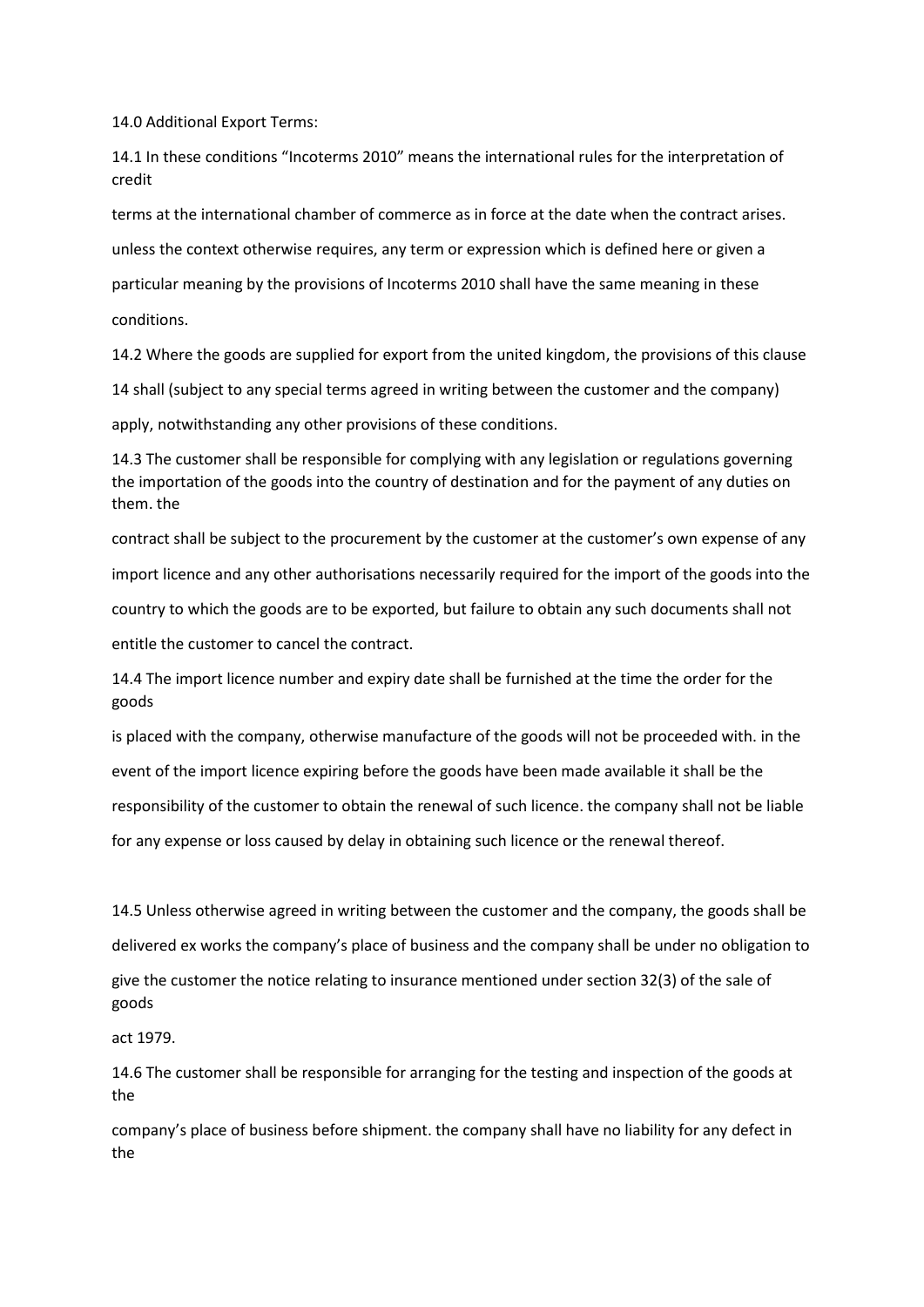goods which would be apparent on inspection and in respect of which notification is made after shipment, or in respect of any damage to the goods whilst in transit during shipment.

14.7 Payment of all amounts due to the company shall be made against presentation of shipping

documents and in accordance with the provisions of clause 7.1, subject to the requirements of clause

7,3.

15.0 General:

15.1 The failure or delay of the company to enforce or to exercise, at any time, or for any period of

time, any term of or any right, power or privilege arising pursuant to the contract does not constitute

and shall not be construed as a waiver of such term or right and shall in no way affect its right later to

enforce or exercise it, nor shall any single or partial exercise of any remedy, right, power or privilege

preclude any further exercise of the same or the exercise of any other remedy, right, power or

privilege.

15.2 Any notice required or permitted to be given by either party to the other under these conditions

shall be in writing addressed to that other party at its registered office or principal place of business.

15.3 Neither the company nor the customer intends that any of these conditions shall be enforceable

by virtue of the contracts (rights of third parties) act 1999 by any person that is not a party to the contract.

15.4 If any provision of these conditions is held by any competent authority to be invalid or unenforceable in whole or in part the validity of the other provisions of these conditions and the remainder of the provision in question shall not be affected,

15.5 The contract is personal to the customer and the customer may not assign, transfer, sub-

contract or otherwise part with the contract or any right or obligation under it without the prior written

consent of the company. the company shall be entitled to assign, transfer, sub-contract or otherwise part with the whole or any part of the contract or any right or obligation under it to any third party.

15.6 The contract constitutes the entire agreement between the parties with respect to its subject matter and supersedes all prior and contemporaneous agreements and understandings between the parties.